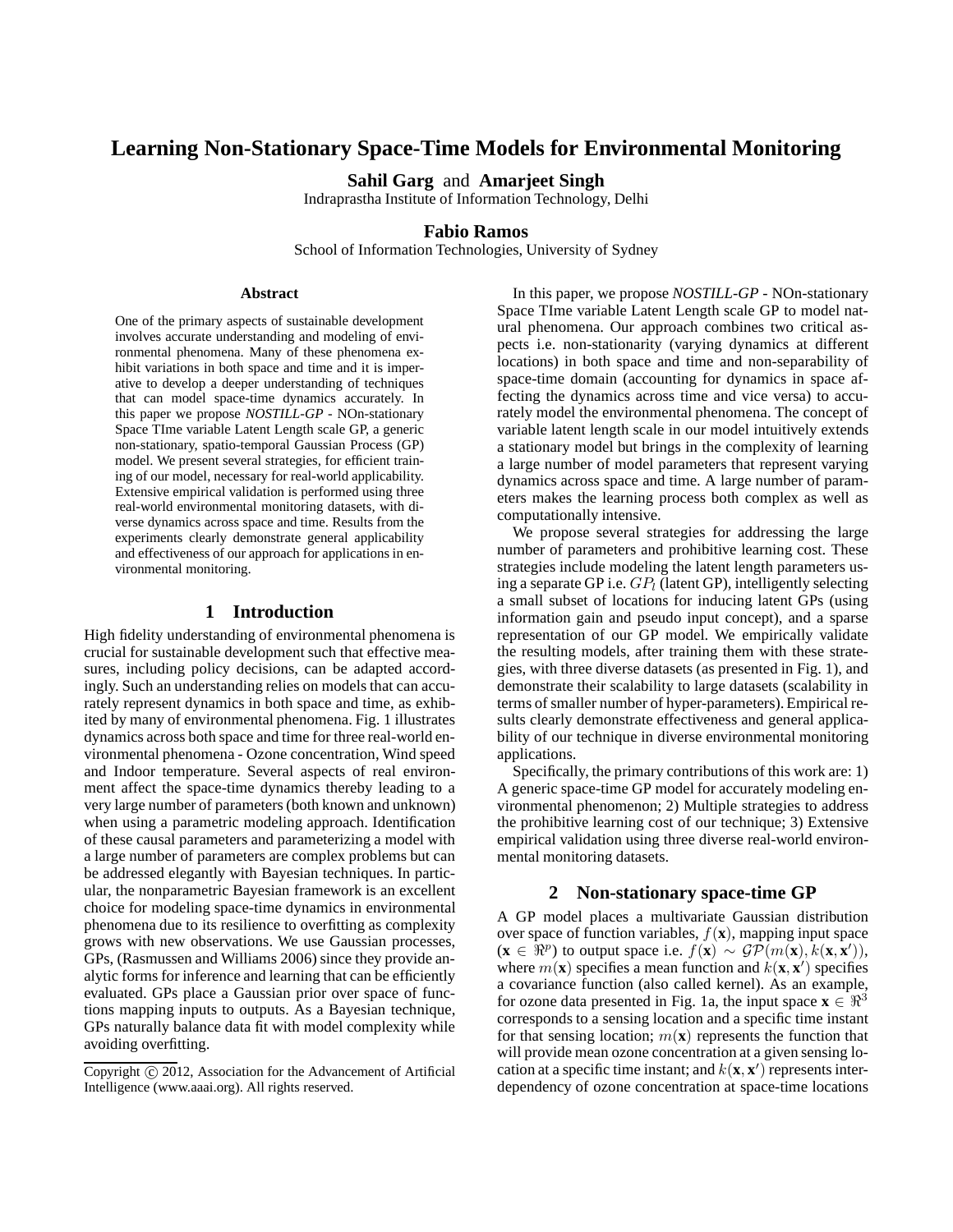



**x** and **x**<sup>'</sup>. The covariance function  $k(\mathbf{x}, \mathbf{x}')$  is defined by a set of hyper-parameters  $\Theta$  and written as  $k(\mathbf{x}, \mathbf{x}' | \Theta)$  (Please refer to (Rasmussen and Williams 2006) for more details on covariance functions).

Learning a GP model is equivalent to determining the hyper-parameters of the covariance function from training data **y**  $\in \mathbb{R}^n$  observed at *n* locations  $X \in \mathbb{R}^{n \times p}$  (as an example, consider each of the curves in the training dataset in Fig. 1a as those representing  $X \in \mathbb{R}^{n \times 3}$ ). In a Bayesian framework, learning can be performed by maximizing log of marginal likelihood  $(lml)$ , represented by

$$
\log p(\mathbf{y}|X,\Theta) = -\frac{1}{2}\mathbf{y}^T K_y^{-1}\mathbf{y} - \frac{1}{2}\log|K_y| - \frac{n}{2}\log 2\pi,
$$

where  $K_y = K(X, X) + \sigma_n^2 I$ ;  $\sigma_n^2$  representing observational noise. Conditioning on observed input locations  $X$ , the predictive distribution at unobserved locations  $X_*$  can be obtained as  $p(\mathbf{f}_* | X_*, X, \mathbf{y}) = \mathcal{N}(\boldsymbol{\mu}_*, \Sigma_*),$  where  $\boldsymbol{\mu}_* =$  $K(X_*, X)[K(X, X) + \sigma_n^2 I]^{-1}$ **y**, and  $\Sigma_* = K(X_*, X_*) - K(X_*, X_*)$  $K(X_*, X)[K(X, X)+\sigma_n^2 I]^{-1}K(X, X_*),$  where  $K(X, X),$  $K(X_*, X_*)$  is prior on X,  $X_*$  respectively;  $\mu_*$  and  $\Sigma_*$  are predictive mean and posterior on  $X_*$  conditioned on X respectively. For example, we can use GPs to predict the distribution of curves presented as Test Data in Fig. 1a by training our model (i.e. learning the model hyper parameters, Θ) using the curves presented as Training Data in Fig. 1a.

A typical assumption in GPs is that of stationarity i.e. the covariance function  $K(\mathbf{x}, \mathbf{x}')$  only depends on distance between two locations  $|\mathbf{x} - \mathbf{x}'|$ . Moreover, to reduce complexity, when accounting for space-time variations, several techniques assume separability i.e. there is no space-time cross-correlation. However, real-world environmental applications are mostly non-stationary and would typically have space-time cross-correlations as well. Prior work (Singh et al. 2010) has shown that for space-time phenomena modeling, especially in environmental sensing applications, a special class of non-separable space-time covariance functions (Cressie and cheng Huang 1999; Gneiting 2002) is found to be more accurate than spatial (such as squared exponential, Matérn) or separable space-time covariance functions. Motivated by their evaluation and to realistically model the real-world environmental sensing applications, we focus on non-stationary, non-separable, space-time covariance functions for our *NOSTILL-GP* model.

Several techniques had been proposed in the literature for modeling non-stationary space-time phenomena (Rasmussen and Williams 2006; Ma 2003). While many of these

techniques (e.g. periodic covariance function and nonlinear transformation of input space) perform well in specific environments, other non-stationary techniques (e.g. as proposed in (Ma 2003)) are generic but complex and less intuitive in the sense that it is difficult to analyze non-stationary phenomenon they may model well. Recently, several GP techniques had been proposed that model a phenomenon with variable correlation properties across input space thereby adapting to environment specific dynamics. This line of work includes techniques such as Mixture of GPs (Tresp 2001) and local kernel (Higdon, Swall, and Kern 1999; Paciorek and Schervish 2004; Plagemann, Kersting, and Burgard 2008). On similar lines, *NOSTILL-GP* employs the local kernel approach that does not make any assumptions about the dynamics of the phenomenon to be modeled and hence can adapt itself to accurately model the dynamics in an efficient manner.

## **3** *NOSTILL-GP* **model**

A non-stationary covariance function  $K^{NS}(\mathbf{x}_i, \mathbf{x}_j)$  =  $\int_{\Re^2} K_{\mathbf{x}_i}(\mathbf{u}) K_{\mathbf{x}_j}(\mathbf{u}) d\mathbf{u}$ , can be obtained by convolving spatially varying kernel functions, K**x**(**u**) (Higdon, Swall, and Kern 1999). Here  $\mathbf{x}_i$ ,  $\mathbf{x}_j$ , and **u** are locations in  $\mathbb{R}^2$ . For the specific case of Gaussian kernel functions, a non-stationary squared exponential covariance function  $K^{NS}(\mathbf{x}_i, \mathbf{x}_j) = \sigma_f^2 |\Sigma_i|^{\frac{1}{4}} |\Sigma_j|^{\frac{1}{4}}$  $\Sigma_i+\Sigma_j$  $\frac{+\Sigma_j}{2}$  $-\frac{1}{2} \exp(-(\mathbf{x}_i (\mathbf{x}_j)^T\left(\frac{\Sigma_i+\Sigma_j}{2}\right)$  $\left(\frac{+ \Sigma_j}{2}\right)^{-1}$  (**x**<sub>i</sub> – **x**<sub>j</sub>)) was derived (Paciorek and Schervish 2004), where the structure of the kernel remains the same and only the matrices  $\Sigma_i$  and  $\Sigma_j$  differ across input space. This extension was also generalized for other stationary covariance functions as:

$$
K^{NS}(\mathbf{x}_i, \mathbf{x}_j) = |\Sigma_i|^{\frac{1}{4}} |\Sigma_j|^{\frac{1}{4}} \left| \frac{\Sigma_i + \Sigma_j}{2} \right|^{-1/2} K^S(\sqrt{q_{ij}}) \quad (1)
$$

where  $K^{S}(\tau)$  is a positive definite stationary covariance function on  $\Re^p$  for every  $p = 1, 2, ...; q_{ij} = (\mathbf{x}_i - \mathbf{x}_j)$  $(\mathbf{x}_j)^T\left(\frac{\Sigma_i+\Sigma_j}{2}\right)$  $\left(\frac{+\Sigma_j}{2}\right)^{-1}(\mathbf{x}_i - \mathbf{x}_j);$   $\Sigma_i$  and  $\Sigma_j$  are local kernel matrices at  $\mathbf{x}_i$  and  $\mathbf{x}_j$  input locations respectively and  $\tau$  is the scaled distance between two input locations  $\mathbf{x}_i$ ,  $\mathbf{x}_j$ .

Eq. 1 can be intuitively extended to a separable, stationary space-time covariance function by using time as another dimension. We, hereby, extend it to non-separable space-time covariance functions. Using  $\tau = f(h, u)$ , where f is a deterministic function transforming scaled distance in space  $(h)$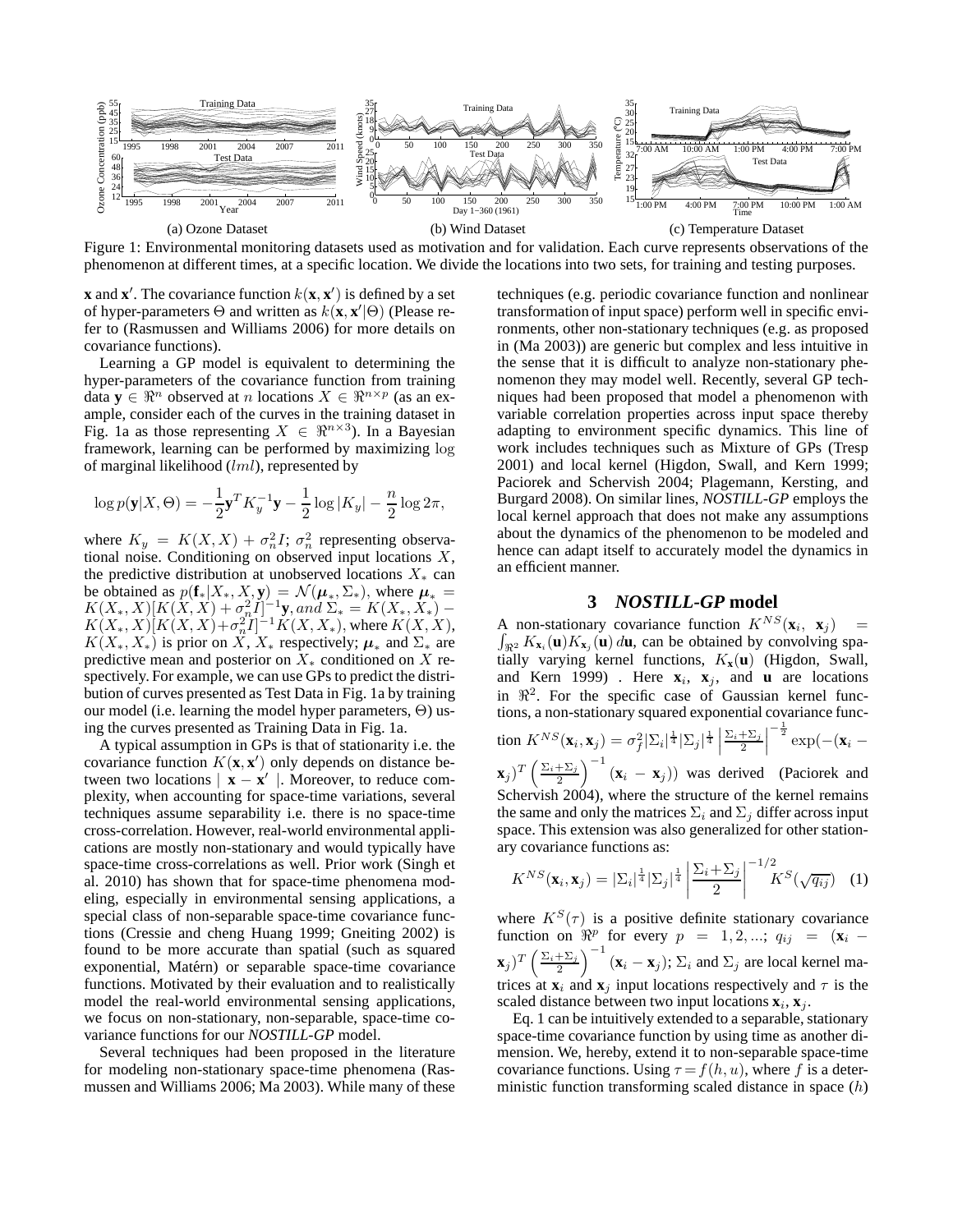and time (u) to scaled distance ( $\tau$ ) in spatio-temporal domain, we can derive  $\sqrt{q_{ij}} = f(\sqrt{q_{ij}^s}, \sqrt{q_{ij}^t})$  where  $q_{ij}^s, q_{ij}^t$ are squared scaled distance in space and time respectively, with variable local kernel matrix across input space. Substituting expressions for  $\tau$  and  $q_{ij}$ , we propose the following theorem:

**Theorem 1.** *Any stationary, non-separable, space-time co*variance function  $K^S_{ST}(h,u)$ , when extended to  $K^{NS}_{ST}$  as fol*lows:*

$$
K_{ST}^{NS}(\mathbf{x}_i, \mathbf{x}_j) = |\Sigma_i|^{\frac{1}{4}} |\Sigma_j|^{\frac{1}{4}} |(\Sigma_i + \Sigma_j)/2|^{-1/2}
$$
  
 
$$
K_{ST}^{S}(\sqrt{q_{ij}^s}, \sqrt{q_{ij}^t})
$$
 (2)

*will remain a valid covariance function. Here*  $q_{ij}^s = (\mathbf{x}_{si} - \mathbf{y}_{si})$ 

 $\left( \mathbf{x}_{s_j} \right)^T \left( \frac{\Sigma_{i_s} + \Sigma_{j_s}}{2} \right)^{-1} \left( \mathbf{x}_{s_i} - \mathbf{x}_{s_j} \right); q_{ij}^t = (t_i - t_j)^2 \left( \frac{\Sigma_{i_t} + \Sigma_{j_t}}{2} \right)^{-1};$  $\mathbf{x} = [\mathbf{x}_s, t]$  *(space and time coordinates);*  $\mathbf{x}_s \in \Re^p$  *and*  $t \in \Re$ ; and  $\Sigma_{i_s}$ ,  $\Sigma_{i_t}$  are local kernel matrices at input *location i for space and time respectively.*

*Proof Sketch.* This proof follows proof of Eq. 1 in (Paciorek and Schervish 2006). Class of functions positive definite on Hilbert space is identical with class of covariance functions of the form  $K(\tau)$  =  $\int_0^\infty \exp(-\tau^2 r) dH(r)$  (*H*(.) is non-decreasing bounded function;  $r > 0$ ) (Schoenberg 1938). Using  $q_{ij}$  as defined earlier, we get  $K(\sqrt{q_{ij}})$  =  $\int_0^\infty \exp(-q_{ij}r)dH(r)$  =  $\int_0^\infty \exp(-({\mathbf{x}}_i - {\mathbf{x}}_j)^T \left(\frac{\frac{\Sigma_i}{r} + \frac{\Sigma_j}{r}}{2}\right)$  $\setminus$ <sup>-1</sup>  $(\mathbf{x}_i - \mathbf{x}_j)$ ) $dH(r)$ . For the non-separable deterministic function  $f(.)$ , we get class

of non-separable spatio-temporal covariance functions positive definite in hilbert space as  $K(f(\sqrt{q_{ij}^s}, \sqrt{q_{ij}^t})) =$ 

$$
\int_0^\infty \exp\left(-f((\mathbf{x}_{s_i} - \mathbf{x}_{s_j})^T \left(\frac{\frac{\Sigma_{i_s}}{r} + \frac{\Sigma_{j_s}}{r}}{2}\right)^{-1} (\mathbf{x}_{s_i} - \mathbf{x}_{s_j}), (t_i - t_j)^2 \left(\frac{\frac{\Sigma_{i_t}}{r} + \frac{\Sigma_{j_t}}{r}}{2}\right)^{-1})\right) dH(r). \text{ Expression } \exp\left(-f((\mathbf{x}_{s_i} - \mathbf{x}_{s_j})^T \left(\frac{\frac{\Sigma_{i_s}}{r} + \frac{\Sigma_{j_s}}{r}}{2}\right)^{-1} (\mathbf{x}_{s_i} - \mathbf{x}_{s_j}), (t_i - t_j)^2 \left(\frac{\frac{\Sigma_{i_t}}{r} + \frac{\Sigma_{j_t}}{r}}{2}\right)^{-1})\right)
$$

can be recognized as a non-stationary squared exponential covariance function which can be obtained from convolution of non-separable space-time Gaussian kernel<br> $\frac{1}{(1-\epsilon)^{1/2}}$   $\exp(-\frac{1}{2}f((\mathbf{x} - \mathbf{u})^T \nabla^{-1} (\mathbf{x} - \mathbf{u})) (t - \mathbf{u})$  $\frac{1}{(2\pi)^{\frac{p}{2}}|\Sigma_i|^{\frac{1}{2}}}\exp(-\frac{1}{2}\hat{f}((\mathbf{x}_{s_i} - \mathbf{u}_s)^T\Sigma_{i_s}^{-1}(\mathbf{x}_{s_i} - \mathbf{u}_s),(t_i (u_t)^2 \sum_{i}^{-1}$ ) (Paciorek and Schervish 2006) and we can define <sup>t</sup>a stationary spatio-temporal covariance function as  $K_{ST}^S(q_{ij}^s, q_{ij}^t)$  =  $K(f(\sqrt{q_{ij}^s}, \sqrt{q_{ij}^t})).$  Therefore,  $K_{ST}^S(q_{ij^s}, q_{ij^t}) = \int_0^\infty \int_{\Re^p} k_{\mathbf{x}_i}(\mathbf{u}) k_{\mathbf{x}_j}(\mathbf{u}) d\mathbf{u} dH(r)$ . Since  $\int_{\Re_z^p} k_{\mathbf{x}_i}(\mathbf{u})k_{\mathbf{x}_j}(\mathbf{u})d\mathbf{u} > 0$  (Higdon, Swall, and Kern 1999),  $K_{ST}^S$  and therefore  $K_{ST}^{NS}$  is semi-positive definite (Paciorek and Schervish 2006).

#### **3.1 Latent length scale in** *NOSTILL-GP*

An isotropic 1-D case for Eq. 1 was considered in (Plagemann, Kersting, and Burgard 2008) where  $\Sigma_i$  simplifies to the latent length scale value  $l_i^2$ . Since real-world phenomena

typically exhibit diverse variations across different dimensions, we consider 3-dimensional anisotropic case for our space-time generalization (Theorem 1) as:

$$
\Sigma_i = \begin{bmatrix} \Sigma_{i_s} & 0 \\ 0 & \Sigma_{i_t} \end{bmatrix}, \ \Sigma_{i_s} = \begin{bmatrix} l_{x_i}^2 & 0 \\ 0 & l_{y_i}^2 \end{bmatrix}, \ \Sigma_{i_t} = l_{t_i}^2.
$$

Here  $l_{x_i}, l_{y_i}, l_{t_i} \in \Re$  are latent length scales at input location  $\mathbf{x}_i$  in  $x$ ,  $y$ , time dimensions respectively. Substituting expressions for local kernels in Eq. 2 and extending it for  $X \in \mathbb{R}^{n \times 3}$ , we obtain

$$
K_{ST}^{NS}(X, X) = P_{r}^{\frac{1}{4}} \circ P_{c}^{\frac{1}{4}} \circ \frac{P_{s}^{-\frac{1}{2}}}{8} \cdot K_{ST}^{S}(\sqrt{Q_{s}}, \sqrt{Q_{t}}), (3)
$$
  
\n
$$
P_{r} = P_{r_{x}} \circ P_{r_{y}} \circ P_{r_{t}}, P_{c} = P_{c_{x}} \circ P_{c_{y}} \circ P_{c_{t}},
$$
  
\n
$$
P_{s} = (P_{r_{x}} + P_{c_{x}}) \circ (P_{r_{y}} + P_{c_{y}}) \circ (P_{r_{t}} + P_{c_{t}}),
$$
  
\n
$$
P_{r_{x}} = \mathbf{I}_{x}^{2} \cdot \mathbf{I}_{n}^{T}, P_{c_{x}} = \mathbf{1}_{n} \cdot \mathbf{I}_{x}^{2T}, Q_{t} = S_{t}^{2} \circ ((P_{r_{t}} + P_{c_{t}})/2)^{-1},
$$
  
\n
$$
Q_{s} = S_{x}^{2} \circ ((P_{r_{x}} + P_{c_{x}})/2)^{-1} + S_{y}^{2} \circ ((P_{r_{y}} + P_{c_{y}})/2)^{-1}.
$$

Here,  $P_{r_y}$  and  $P_{r_t}$  are similar to  $P_{r_x}$ ;  $P_{c_y}$  and  $P_{c_t}$  are similar to  $P_{c_x}$ ;  $\circ$  and  $\div$  represent element wise matrix multiplication and division respectively; · represent matrix multiplication;  $S_x, S_y, S_t \in \mathbb{R}^{n \times n}$  (distances in x, y, and time dimension respectively); and  $\mathbf{l}_x$ ,  $\mathbf{l}_y$ ,  $\mathbf{l}_t \in \mathbb{R}^n$  are latent length scale vectors for  $X$ . Note that Eq. 3 can be directly extended to any number of dimensions  $(p)$  in the space-time domain.

#### **3.2 Strategies for efficient learning**

The hyper-parameters,  $\Theta$ , for the non-stationary covariance function in Eq. 3 will be  $\sigma_f$ ,  $\mathbf{l}_x$ ,  $\mathbf{l}_y$ ,  $\mathbf{l}_t$ . We make three observations here. Firstly,  $\mathbf{l}_x$ ,  $\mathbf{l}_y$ ,  $\mathbf{l}_t$  are input space dependent. Secondly, using the learned values for  $\mathbf{l}_x$ ,  $\mathbf{l}_y$ ,  $\mathbf{l}_t$  at training input space X, we need to infer  $\mathbf{l}_{x_*}, \mathbf{l}_{y_*}, \mathbf{l}_{t_*}$  at test input space  $X_*$ . Finally, the number of parameters, in this case, is proportional to input size  $n$  and hence learning the hyperparameters will be computationally very expensive. We now propose several strategies for effectively learning our proposed *NOSTILL-GP* model.

**Using GPs to model latent length:** Motivated by a previously proposed approach to reduce the number of parameters in a GP model (Plagemann, Kersting, and Burgard 2008), we define three more independent GPs (and call them latent GPs) i.e.  $GP_{l_x}$ ,  $GP_{l_y}$ ,  $GP_{l_t}$  for modeling the latent length scales in  $x$ ,  $y$  and time dimensions respectively. Each of these latent GPs can be modeled using simple covariance functions. We use sparse covariance functions (as explained later in detail) for latent GPs.  $\mathbf{l}_x$ ,  $\mathbf{l}_y$ ,  $\mathbf{l}_t$  can then be calculated using the posterior distribution from the respective latent GPs (to ensure positive values for predicted latent length scales, latent GPs are modeled with log of latent length scale). To condition the latent GPs, we induce  $m$  $(m \ll n)$  input locations X as latent locations for which we assume that we know the latent length scale values. Combining the latent GPs and observation GP -  $GP<sub>y</sub>$ , the latent length scale values at m latent locations can be considered as parameters for the computationally efficient (4-GP) model representation (see Fig. 2) with a reduced number of parameters.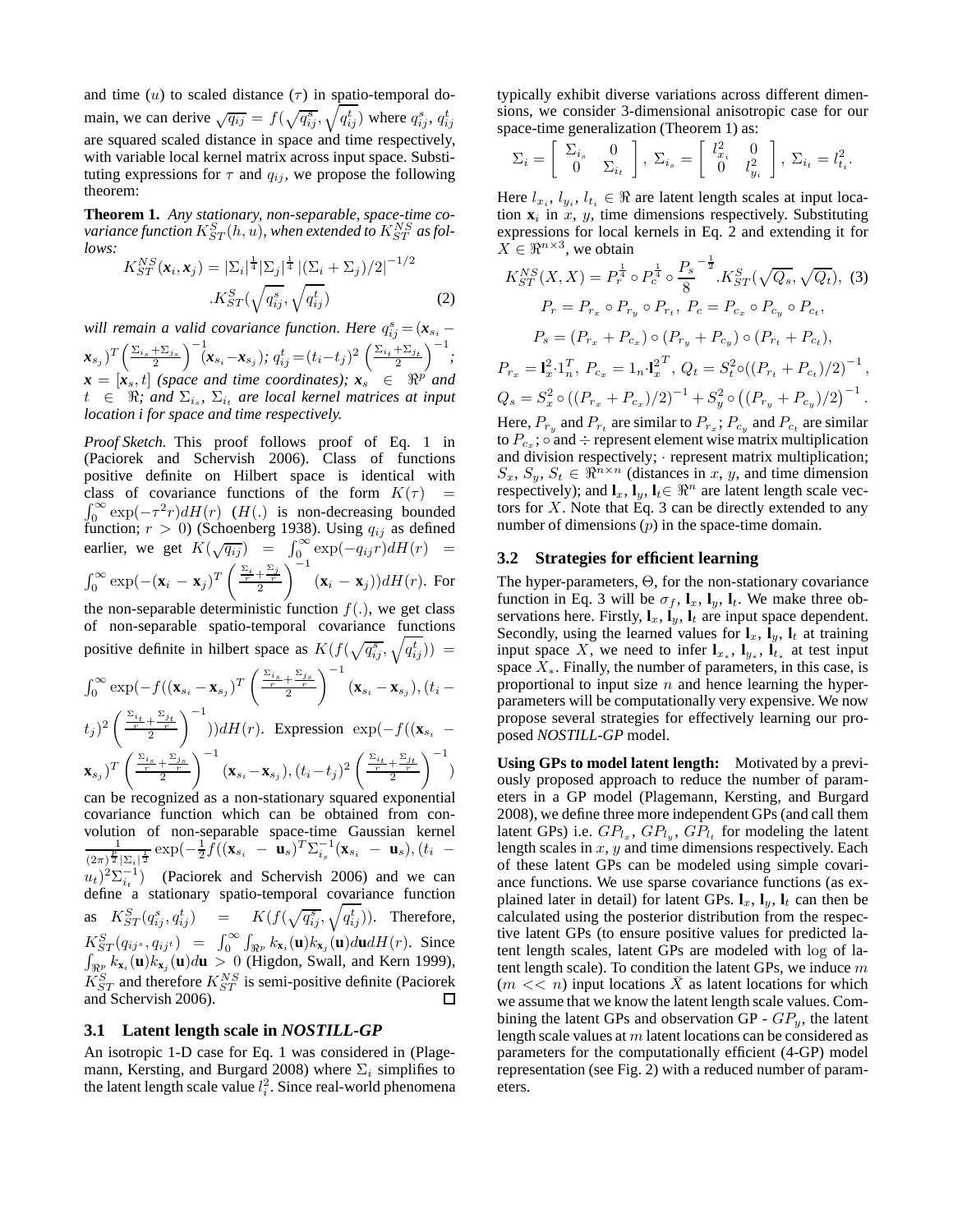

Figure 2: Illustration of efficient training of *NOSTILL-GP*

In this extended 4-GP model, we need to integrate over the predictive distribution of the latent length scale values to obtain predictive distribution for **y** in the input space X,

$$
p(\mathbf{y}|X,\theta) = \int p(\mathbf{y}|X,\mathbf{l}_x,\mathbf{l}_y,\mathbf{l}_t,\theta_y) . p(\mathbf{l}_x|X,\bar{\mathbf{l}}_x,\bar{X},\theta_{l_x})
$$

$$
p(\mathbf{l}_y|X,\bar{\mathbf{l}}_y,\bar{X},\theta_{l_y}) . p(\mathbf{l}_t|X,\bar{\mathbf{l}}_t,\bar{X},\theta_{l_t}) dl_x dl_y dl_t,
$$

where  $\bar{\mathbf{l}}_x$ ,  $\bar{\mathbf{l}}_y$ ,  $\bar{\mathbf{l}}_t \in \mathbb{R}^m$  are latent length scale vectors for m induced input locations;  $\theta_{l_x}, \theta_{l_y}, \theta_{l_t}, \theta_y$  are hyper-parameter sets for  $GP_{l_x}$ ,  $GP_{l_y}$ ,  $GP_{l_t}$ ,  $GP_y$  respectively. Since this integral is intractable, we follow the approximation of (Plagemann, Kersting, and Burgard 2008) considering only mean predictive values of the latent length scale variables. Thus, the predictive distribution for **y** is approximated to

$$
p(\mathbf{y}|X,\theta) \approx p(\mathbf{y}|X,\mathbf{l}_x,\mathbf{l}_y,\mathbf{l}_t,\theta_y)
$$
 (4)

where  $\mathbf{l}_x, \mathbf{l}_y, \mathbf{l}_t \in \mathbb{R}^n$  are the predictive mean value vectors for the latent length scale in  $x$ ,  $y$  and time dimensions respectively, derived from  $GP_{l_x}$ ,  $GP_{l_y}$ ,  $GP_{l_t}$  respectively.

Note that  $\mathbf{I}_x$ ,  $\mathbf{I}_y$ ,  $\mathbf{I}_t$  are hyper-parameters for  $GP_y$  and observations for  $GP_{l_x}$ ,  $GP_{l_y}$ ,  $GP_{l_t}$  respectively. (Plagemann, Kersting, and Burgard 2008) suggested learning parameters with an inner-outer loop approach (parameters for  $GP<sub>y</sub>$  and latent GPs are trained separably). The inner-outer loop approach gives sub-optimal solutions and might not converge. Instead, we learn the parameters for all the four GPs together. Further, since the latent length scales modeled by latent GPs are parameters for  $GP<sub>y</sub>$ , as such there is no need to account for variance of the latent length scale predictions  $\mathbf{l}_{x_*}, \mathbf{l}_{y_*}, \mathbf{l}_{t_*}$  at  $X_*$  when predicting  $\mathbf{f}_*$ . Finally, since we use learned latent GPs to predict the latent length scales for the test input space, rather than directly mapping latent length scales from induced (m) locations, our proposed 4- GP model will not overfit in general.

**Intelligent latent location selection:** Since  $m \ll n$ , performance of *NOSTILL-GP* can be further optimized, if the latent locations are selected intelligently. We use two strategies for intelligently selecting latent locations - Information Gain and Pseudo Inputs.

*Using Information Gain for intelligent latent location selection:* We apply information gain concepts such as entropy and mutual information (MI) to greedily select  $m$  latent locations that provide most information out of  $n$  training locations. Greedy selection based on entropy and MI are

shown to be near optimal under certain criterion (Krause, Singh, and Guestrin 2008). Entropy for a GP can be calculated in closed form. We greedily select the  $(i + 1)$ th latent location, after  $X_i$  latent locations have been selected from training set containing  $A$  location, that minimizes overall entropy of unselected locations, calculated as  $H(X_{A/i+1}|(X_i \cup **x**i+1})) \propto \log ||K(X_{A/i+1}, X_{A/i+1}|(X_i \cup$ **x**<sub>i+1</sub>)|| where  $K(X_{A/i+1}, X_{A/i+1} | (X_i \cup \mathbf{x}_{i+1})$  is the posterior covariance for the remaining unselected training locations, conditioned on the selected latent locations (Krause, Singh, and Guestrin 2008). Similarly, for the case of MI, we greedily select the  $(i + 1)th$  latent location that maximizes the mutual information, given by  $I(X_{A/i+1}|(X_i \cup \mathbf{x}_{i+1})) =$  $H(X_{A/i+1}) - H(X_{A/i+1} | (X_i \cup \mathbf{x}_{i+1}))$ . For greedy selection of the most informative locations, we use following two covariance functions:

- 1. Empirical covariance: In this case, we first take data across all time steps to calculate empirical covariance matrix across spatial locations and greedily select  $\bar{X}_s$  locations as latent locations across space. We then take the data across all spatial locations to calculate empirical covariance matrix across time and greedily select (separably)  $\bar{X}_t$  latent locations across time. Finally, we combine  $\overline{X}_s$ ,  $\overline{X}_t$  to get induced latent locations across the spacetime domain,  $\overline{X}$ .
- 2. Covariance function from a simple stationary space-time GP: can be used to greedily select (in an offline manner) the latent locations. Since the number of parameters in this case is small, the learning process is very fast. Using the learned stationary model, we first calculate covariance matrix across space-time locations and then greedily select latent locations,  $\overline{X}$ , non separably across space-time domain.

A clear benefit of using empirical covariance is that the *NOSTILL-GP* model does not rely on any stationary model for latent location selection. We also observed significantly reduced computational cost when using empirical covariance as compared to the stationary covariance model. However, a drawback of using empirical covariance is that latent locations can only be selected as a subset of training locations and can only be selected separably across space and time. Note that separable latent locations selection should not be confused with separable space-time GP modeling.

*Using Pseudo Input concept for intelligent latent location selection:* To reduce computation cost, (Snelson and Ghahramani 2006) parameterize the covariance function with data from induced m pseudo inputs  $\bar{X}$  (m << n). Hyper-parameters and the coordinates for  $\overline{X}$  are learned by maximizing  $log$  of marginal likelihood  $(lml)$ where covariance function is  $K_{nm}K_m^{-1}K_{mn} + diag(K_n K_{nm}K_m^{-1}K_{mn}$ ) (Eqn. 9 of (Snelson and Ghahramani 2006)). Here  $K_n$  is the prior calculated on X, and  $K_m$  on  $\overline{X}$ . (Snelson and Ghahramani 2006) empirically showed that pseudo input locations  $X$  act as a better representative of training data than the greedy subset selection approach of (Seeger et al. 2003). They also demonstrated resilience of their approach to overfitting (even though number of parameters to be learned is large). We used their concept of pseudo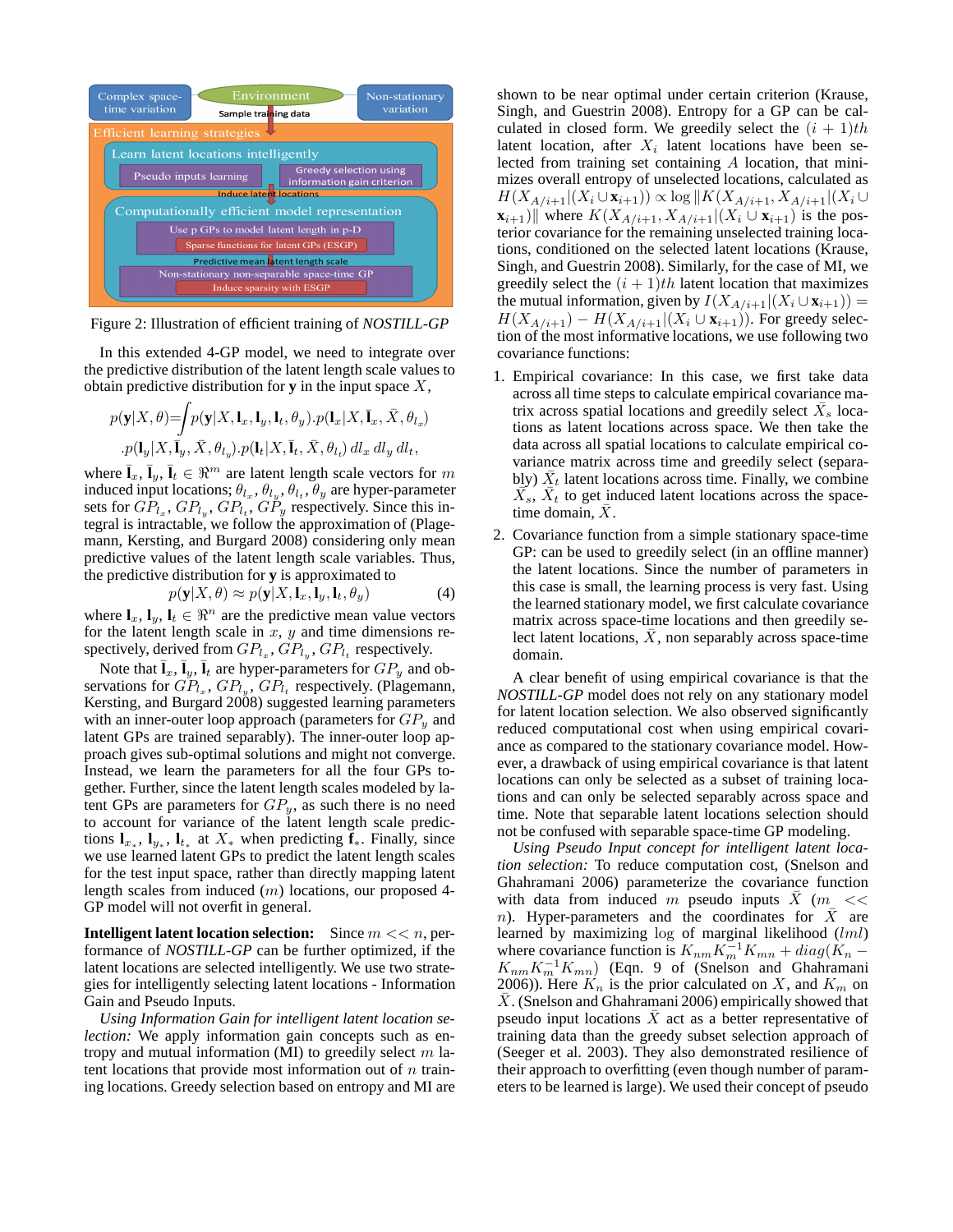inputs to intelligently learn latent locations  $\bar{X}$ . Any learned stationary space-time GP model can be used to calculate a prior on X and  $\overline{X}$ . Based on the analysis given by (Snelson and Ghahramani 2006), we first learn the hyper-parameters and then learn coordinates for  $\bar{X}$  from the training data keeping the hyper-parameters fixed.

**Exact sparse Gaussian process** To reduce the computational cost of GPs, several sparse approximation algorithms had been suggested in the past (Snelson and Ghahramani 2006; 2007; Quinonero-Candela and Rasmussen 2005). Considerable work in sparsity is based on the concept of induced input variables (Quinonero-Candela and Rasmussen 2005). (Melkumyan and Ramos 2009) introduced the concept of Exact Sparse GP (ESGP) by deriving an intrinsically sparse covariance function that compares well against other sparse approximations,

$$
K^{S}(\tau) = \begin{cases} \sigma_f^2 \left[ \frac{2 + \cos(2\pi\tau)}{3} (1 - \tau) + \frac{1}{2\pi} \sin(2\pi\tau) \right] if \tau < 1\\ 0 & if \tau \ge 1 \end{cases}
$$

We achieve sparsity in our *NOSTILL-GP* model by performing element wise multiplication with the ESGP model from Eq. 5. ESGP assumes that a location is correlated to other locations only within a neighborhood. The size of the neighborhood is computed based on the length scale of the covariance function. For the sparse *NOSTILL-GP* model, the size of the neighborhood is variable across the input space because of variable latent length scale in this domain. We call this special property of the sparse *NOSTILL-GP* , Adaptive Local Sparsity. We also use Eq. 5 to model latent GPs for an efficient learning process. As a result, the computational cost for calculating the latent length predictive mean (which is  $O(m^3)$  for a regular GP) is reduced significantly.

Fig. 2 illustrates the efficient learning strategies for the *NOSTILL-GP* model.

#### **4 Experiments**

We used three diverse environmental monitoring datasets (as shown in Fig. 1) to evaluate our proposed *NOSTILL-GP* model.

**USA Ozone Data:** Our first dataset is ozone concentration (in parts per billion) collected by United States Environmental Protection Agency<sup>1</sup> (Li, Zhang, and Piltner 2006). Due to several inconsistencies, we only selected data from year 1995 to 2011 (excluding data for 2007) for 60 stations across USA and used it for our evaluation purpose. For each station, we averaged ozone concentration for the whole year and took it as data for the corresponding station. We uniformly selected 30 out of 60 locations for training and remaining 30 locations for testing purposes. Fig. 1a shows the training and test data for Ozone concentration with each curve representing one station.

**Ireland Wind Data:** Our second dataset is daily average wind speed (in knots  $= 0.5418$  m/s) data collected from year 1961 to 1978 at 12 meteorological stations in the Republic of Ireland<sup>2</sup> (Gneiting 2002). Our primary evaluation is on

data from 1961 for all 12 stations with data from day 1 to day 351 (every 10 days) used for training and from day 5 to day 355 (every 10 days) used for testing purpose. Fig. 1b shows the training and test data for wind speed data of 1961 with each curve representing one station.

**Berkeley Intel Laboratory Temperature Data:** Our third dataset is from a deployment of 46 wireless temperature sensors in indoor laboratory region spanning 45 meters in length and 40 meters in width<sup>3</sup> at Intel Laboratory, Berkeley (Singh et al. 2010; Krause, Singh, and Guestrin 2008). Temperature data every 22 minutes, from 7 AM - 7:22 PM is used for training and from 1:00 PM to 1:22 AM (next day) for testing purpose. Out of 46 locations, we uniformly selected 23 locations each for training and testing purposes. Fig. 1c shows the training and test data with each curve representing temperature data collected from one of the sensors.

#### **4.1 Model Selection**

Based on prior work (Singh et al. 2010) demonstrating the effectiveness of a class of stationary, non-separable, spacetime covariance functions from (Cressie and cheng Huang 1999; Gneiting 2002), we selected two such covariance functions (Ex. 1, 3 from (Cressie and cheng Huang 1999)) as presented by:

$$
K_{ST}^{S}(h, u) = \frac{\sigma_f^2}{(u^2 + 1)^{\frac{p-1}{2}}} \exp\{-\frac{h^2}{u^2 + 1}\}\
$$
 (6)

$$
K_{ST}^{S}(h, u) = (\sigma_f^2 u^2 + 1) / \left[ (u^2 + 1)^2 + h^2 \right]^{p/2}
$$
 (7)

For the *NOSTILL-GP* model, we used Eq. 2 to convert Eq. 6, Eq. 7 into non-stationary, non-separable, space-time covariance functions. For modeling latent GPs in *NOSTILL-GP* model, we used covariance function from Eq. 5. We selected the approach from (Ma 2003)(we call it *NS-Chunsheng*), Mixture of GPs (Tresp 2001), Latent extension of input space (Pfingsten, Kuss, and Rasmussen 2006) to transform Eq. 6, Eq. 7 into a non-stationary, non-separable, space-time model, for comparative evaluation with our *NOSTILL-GP* model. To further reduce computation cost during inference, we induce sparsity to each of the covariance functions using the ESGP concept (Melkumyan and Ramos 2009).

# **4.2 Path Planning and Static Sensor Placement**

*NOSTILL-GP* model can be used in both robotics and sensor networks to accurately represent space-time dynamics in an environment. Once a representative model for the environment is created; in robotics, optimal path planning for a mobile robot can be performed (Singh et al. 2010); while in sensor networks, optimal sensor placement at a subset of locations can be performed (Krause, Singh, and Guestrin 2008). To simulate applicability of our modeling approach for real-world setting, we selected the path planning problem to evaluate our modeling approach and compare it with other modeling approaches.

For path planning, we greedily (based on Entropy) select the next most informative location as per the model used.

<sup>1</sup> http://epa.gov/castnet/javaweb/index.html

<sup>2</sup> http://lib.stat.cmu.edu/datasets/wind.desc

<sup>3</sup> db.csail.mit.edu/labdata/labdata.html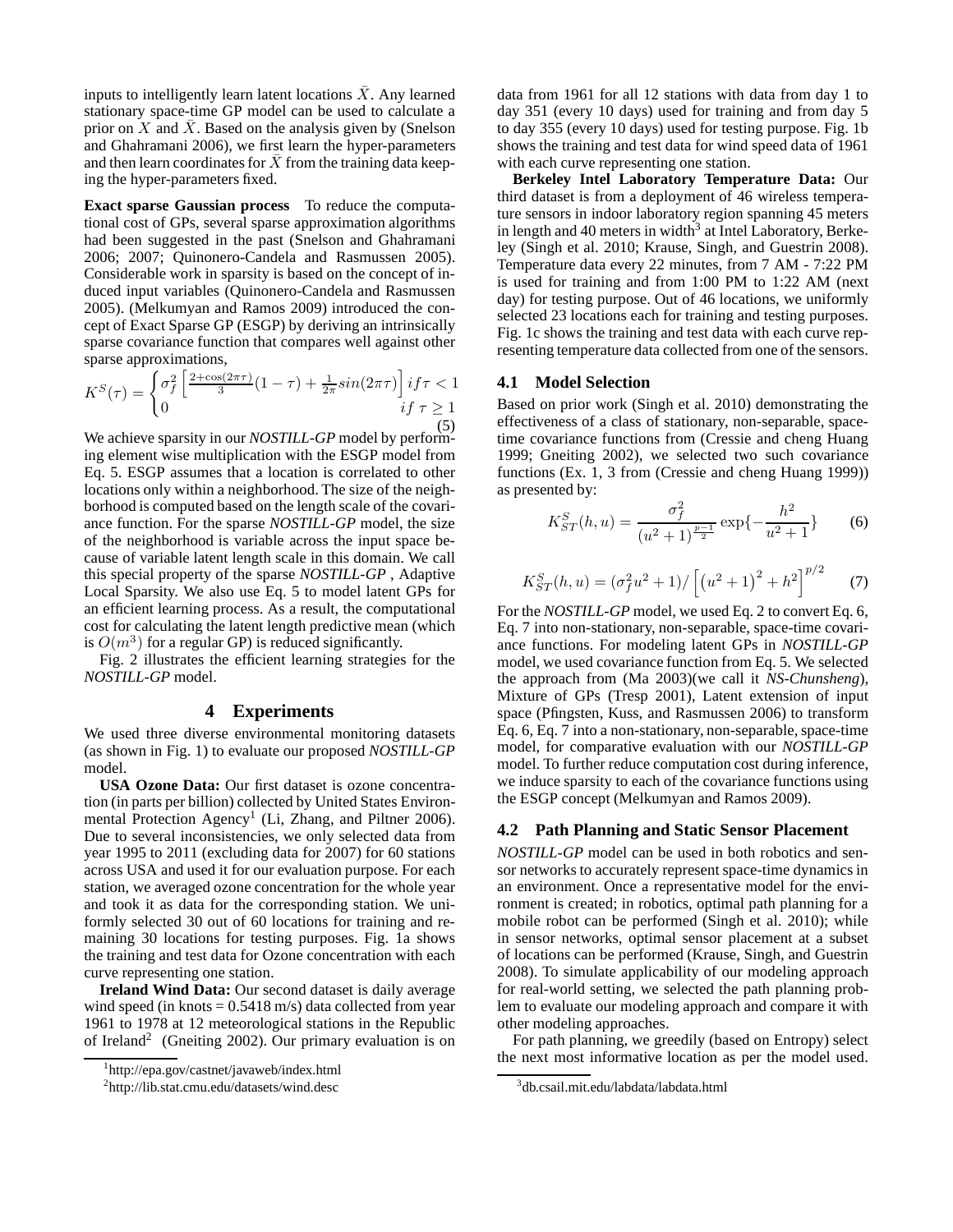To closely simulate the real world setting, we only make observations at a few test locations during each time step  $(15, 12)$ 6, 10 locations per timestep for ozone, wind and temperature data respectively). All the observations made in the past are then used to predict the phenomenon at unobserved locations, using the associated model, at any given time instant. Comparing the predicted value and ground truth value, we calculated the Root Mean Square (RMS) error and used it as the parameter to do comparative analysis of different modeling techniques.

## **4.3 Empirical Results**

We performed several experiments, as shown in Table 1, considering different techniques for selecting latent locations.

| <b>GP</b> Model  | Latent location se- | Referred to    |
|------------------|---------------------|----------------|
|                  | lection approach    | as             |
| Stationary       | NA                  | S              |
| NS-Chunsheng     | NA.                 | $NS-C$         |
| Mixture of GPs   | <b>NA</b>           | NS-MGP         |
| Latent extension | NA                  | <b>NS-LEIS</b> |
| of input space   |                     |                |
| NOSTILL          | Greedy E            | $NS-GE$        |
| NOSTILL          | Greedy MI           | NS-GMI         |
| NOSTILL          | Greedy E (Emp)      | $NS-E-GE$      |
| NOSTILL          | Greedy MI (Emp)     | NS-E-GMI       |
| NOSTILL          | Pseudo Input        | $NS-P$         |
| NOSTILL          | Uniform             | $NS-U$         |

Table 1: List of experiments: E - Entropy, MI - Mutual Information, Emp - Empirical covariance

| Experiment     | Ozone | Wind | Temperature |
|----------------|-------|------|-------------|
| S              | 7.56  | 4.49 | 1.53        |
| $NS-C$         | 7.27  | 3.83 | 2.42        |
| NS-M2GP        | 4.01  | 4.50 | 21.75       |
| NS-M3GP        | 9.00  | 4.34 | 10.46       |
| <b>NS-LEIS</b> | 4.01  | 4.46 | 1.75        |
| $NS-E-GE$      | 2.90  | 2.56 | 1.68        |
| NS-E-GMI       | 2.85  | 2.78 | 1.41        |
| $NS-GE$        | 2.96  | 2.34 | 1.45        |
| NS-GMI         | 2.96  | 2.73 | 1.47        |
| $NS-P$         | 3.08  | 2.72 | 1.37        |
| NS-U           | 4.00  | 2.72 | 1.54        |
| $NS-GE-Eq.6$   | 2.82  | 2.74 | 1.36        |
| $S-Eq.6$       | 7.39  | 3.74 | 2.92        |
| $NSC-Eq.6$     | 7.50  | 3.76 | 2.45        |

Table 2: Mean RMS Error comparison for different models. M2GP, M3GP represents mixture of 2, 3 GPs respectively. Suffix Eq. 6 represents covariance function in Eq. 6. Rest of experiments are performed on covariance function in Eq. 7.

As mentioned in Sec. 3.2, we separably select space-time latent locations when using empirical covariance and non separably when using the stationary covariance function or when using the pseudo input concept. The number of latent locations selected (*m*) for Ozone data are 4-3 (separable), 12 (non separable), for wind data are 3-4 (separable), 12 (non

separable) and for temperature data are 3-5 (separable) and 15 (non separable). Table 2 compares the mean of RMS error values calculated after each observation selection for different models and different datasets. Fig. 3 illustrates detailed comparison of *NOSTILL-GP* model (with empirical covariance used for latent location selection) with the corresponding stationary (S) model and another non stationary (NS-C) model ( number of latent locations  $m$  (separable and nonseparable) is specified as suffix in Fig. 3). We observe that *NOSTILL-GP* model performs consistently well for all three datasets while other approaches perform well only for some datasets. Within *NOSTILL-GP*, we observe that NS-GE performs more consistently than other approaches NS-U, NS-E-GE, NS-E-GMI, NS-P, NS-GMI, as shown in Table 2.

To analyze the effect of the number of latent locations, m, we performed experiments for NS-U, NS-P, NS-GE with varying  $m$  for all three datasets (see Fig. 4a, 4b, 4c). We observe that *NOSTILL-GP* model starts performing well at a very small value of m (optimum  $m$  is approx. 12, 12 and  $7 (m \ll n)$  for ozone, wind and temperature data respectively). Since temperature change is minimal across spacetime during mornings and evenings (see Fig. 1c), a lower value for the optimum  $m$  is expected. Fig. 4a and 4c also clearly indicate that uniform selection (NS-U) does not perform well when compared with either of the intelligent location selection techniques (NS-P, NS-GE).

We observe that the performance of NS-P is similar to NS-GE, even though the computational cost for learning latent locations for NS-P is higher. Therefore we recommend using the simple greedy approach for selecting the latent locations unless  $m$  is very small.

To further test the general applicability of the *NOSTILL-GP* model across different test input space, we trained different models (S, NS-C and NS-E-GE-3-4) with wind data of year 1961, and tested with data of years 1961, 1963, 1966, 1969, 1972, 1975 and 1978 (36 days selected uniformly as timesteps in each year and all of 12 stations selected across space). Fig. 4d compares the performance of the three models across data from different years. We observe that *NOSTILL-GP* model performs consistently better than other models across all the years (note that latent locations were learned in training input space from training data only).

# **5 Conclusion**

We proposed a generic approach for creating non-stationary non-separable space-time GP model, *NOSTILL-GP*, for environmental monitoring applications. We further proposed different strategies for efficiently training of our model thus making it applicable for real-world applications. We performed extensive empirical evaluation using diverse and large environmental monitoring datasets. Experimental results clearly indicate the scalability, consistency and general applicability of our approach for diverse environmental monitoring applications.

# **6 Acknowledgments**

Sahil Garg and Amarjeet Singh were partially supported through a grant from Microsoft Research, India. Amarjeet